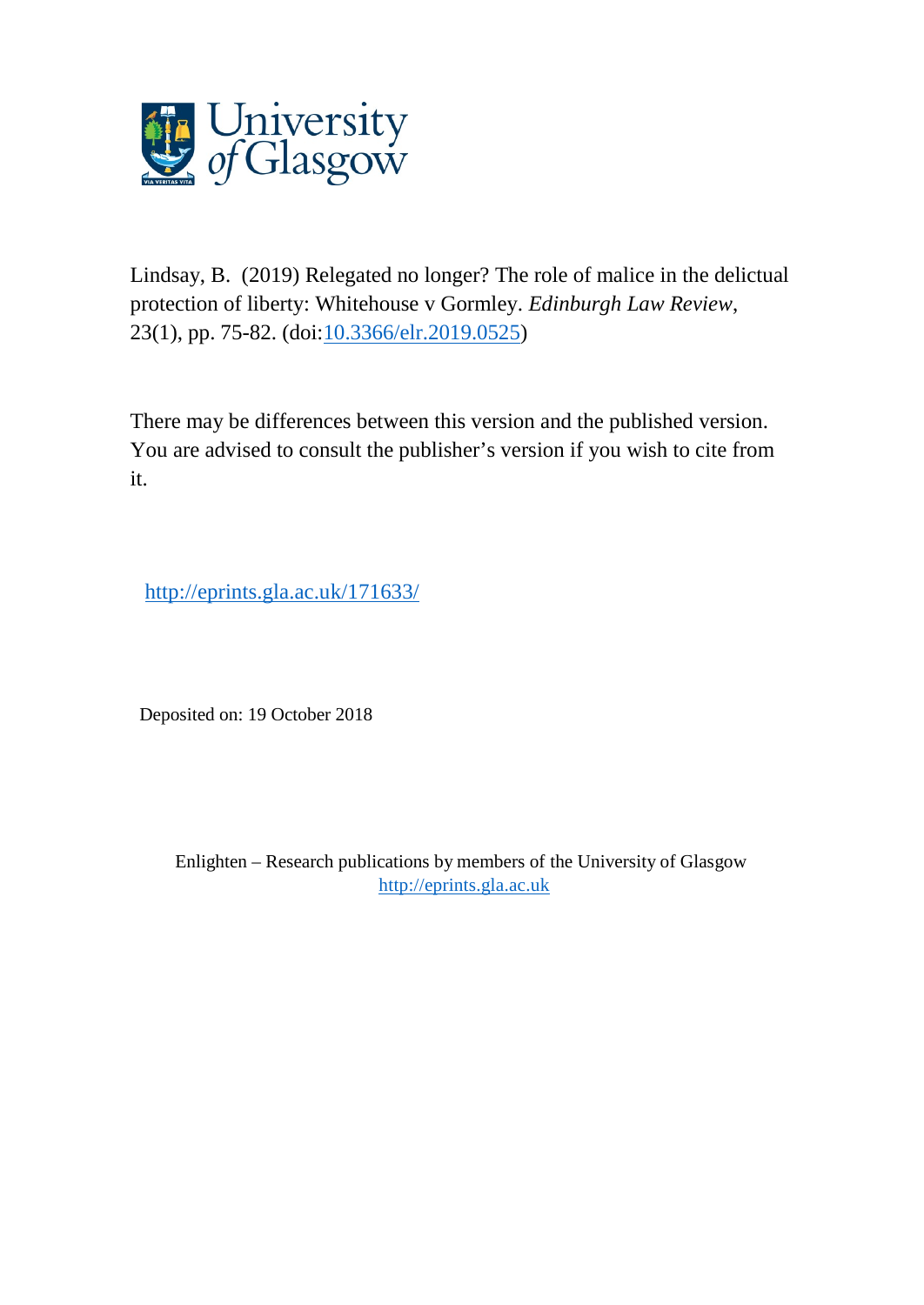# Relegated No Longer? The Role of Malice in the Delictual Protection of Liberty: *Whitehouse v Gormley*

Disputes about nomenclature in law sometimes turn out to be no more than exercises in branding. But, on other occasions, the inability to settle on the name of a legal concept may be symptomatic of deeper doctrinal unrest. This, it is submitted, is evident in the case of the delictual protection of the right to liberty. The general heading of "injuries to liberty" describes only the result of the wrongdoing, and does not indicate how that wrongdoing might manifest itself. Terms which do seek to describe the events which may give rise to an actionable injury to liberty tend to consist of an adjective paired with a noun. The various nouns employed include "apprehension", "imprisonment" and "detention", not one of which accurately captures the fact that an actionable constraint on movement may entail simply a restraint on the movement of certain limbs.<sup>1</sup> That, however, is mere pedantry compared to the importance of selecting the appropriate adjective. Which modifier is suitable for describing the conditions under which such physical constraint will be delictual: wronguous/wrongful; unjustified; unlawful; false; or malicious? This goes beyond mere "fair labelling": the selection determines the conditions a citizen must satisfy before an allegation of an infringement of liberty will successfully be actionable. In *Whitehouse v Gormley*, <sup>2</sup> Lord Malcolm, sitting in the Outer House of the Court of Session, resolved the terminological dispute – at least as it applies to police officers – in favour of "malicious" imprisonment, detention, or restraint.

### **A. FACTS AND ISSUES**

*Whitehouse* joins long list of reported cases – some of which already have featured in these pages<sup>3</sup> – which have arisen after the sale(s) of Rangers Football Club by, and to, various parties. <sup>4</sup> Whitehouse was, as an employee of Duff and Phelps, appointed by Craig Whyte to

<sup>1</sup> For example handcuffing: *Henderson v Chief Constable of Fife Police* 1988 SLT 361.

<sup>2</sup> *Whitehouse v Gormley* [2018] CSOH 93 (hereafter "*Whitehouse*").

<sup>3</sup> See GL Gretton, "The Laws of the Game" (2012) 16(3) *Edinburgh Law Review* 414; DJ Carr, "(D)EBTs, taxes and Rangers FC" (2016) 20(2) *Edinburgh Law Review* 217.

<sup>4</sup> Another interesting decision is *Green v Rangers International Football Club Plc* [2017] CSIH 37; 2017 SC 399, interpreting an indemnity clause for legal fees to exclude expenses incurred in defending criminal trial for fraud. See also *SDI Retail Services v King* [2018] EWHC 1697 (interpretation of bid-matching clause in Sports Direct retail contract for Rangers merchandise).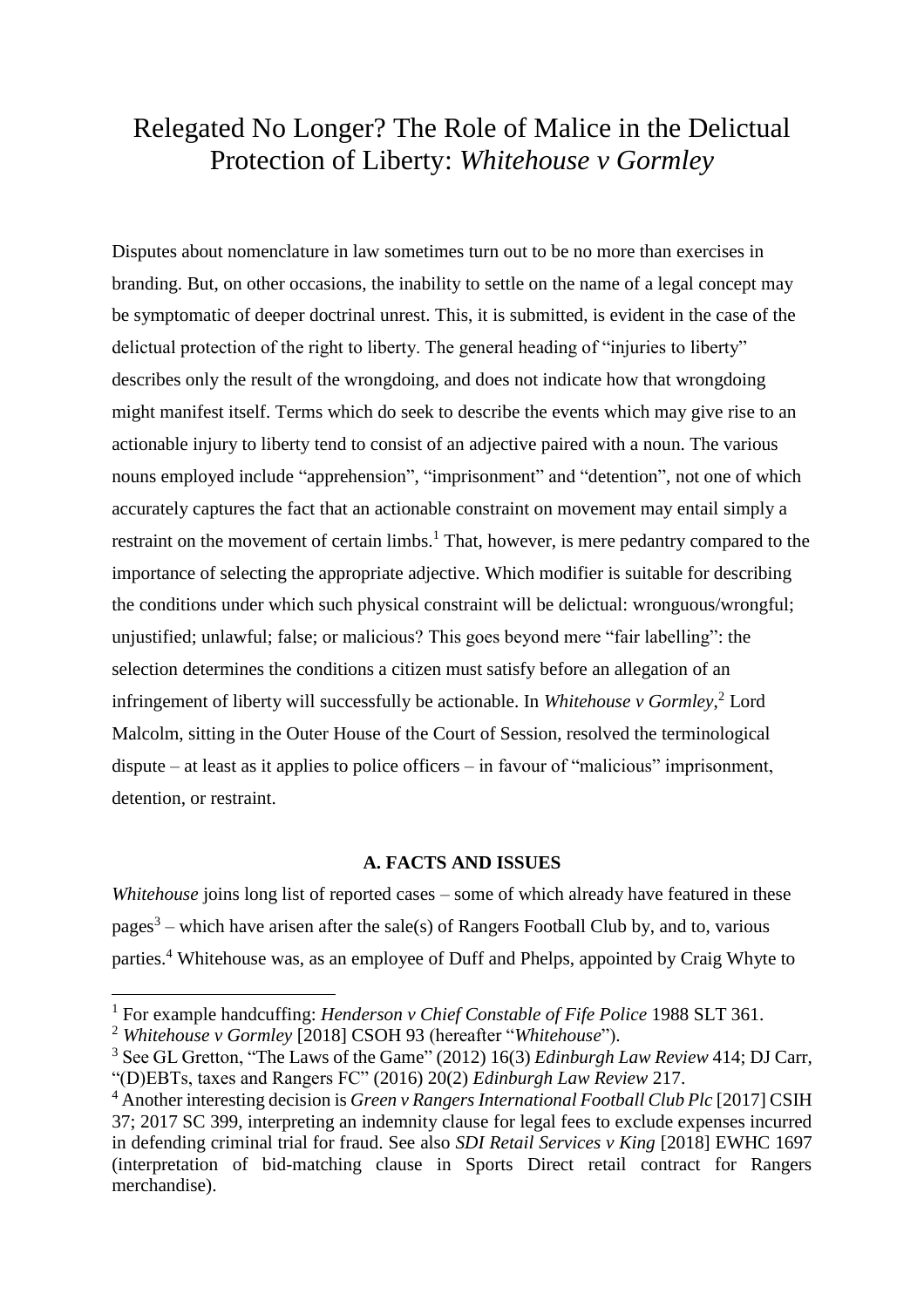conduct the administration of Rangers' old holding company. Subsequently, Strathclyde Police were instructed to investigate Whyte's initial share acquisition, and obtained a warrant to search the administrator's offices in London and Manchester. Documents, including items which were privileged and others which were outside the scope of the warrant, were also taken from a search of a connected law firm, for which the authorities later were rebuked by Scottish<sup>5</sup> and English<sup>6</sup> courts. The Crown Office concluded that there were reasonable grounds to charge the pursuer: first, for his involvement in a fraudulent scheme (by obscuring the fact that Craig Whyte was using outside funding to purchase his shares); and, secondly, with attempting to pervert the course of justice. The pursuer was arrested at his home in England and transported to Glasgow, where he was detained for three days in November 2014. After being granted bail, he later was detained overnight pending an appearance in court in September 2015. Subsequently, a series of indictments were issued against the pursuer. Ultimately, however, all charges were dropped in June 2016.

The pursuer raised an action seeking compensation from the Lord Advocate and Police Scotland, craving damages of £9 million. He alleged financial loss (as an insolvency practitioner, the pending prosecution rendered him unable to practice) and reputational damage. His claims were founded on allegations that the Lord Advocate's pursuit of the investigation and prosecution amounted to the delict of malicious prosecution, $7$  and that the injury to his liberty brought about by four day's detention at the order of Police Scotland also was actionable in delict. The action against the Lord Advocate was held to be barred by the immunity that attaches to that office;<sup>8</sup> this note therefore will discuss only the claim against the police.

# **B. ACTIONABLE DETENTION: THE DECISION IN WHITEHOUSE**

The protection of liberty through the law of delict in Scotland is under-theorised. The fullest consideration, which unfortunately does not appear to have been relied on in *Whitehouse*, is Chapter 5 of Professor Elspeth Reid's *Personality, Confidentiality and Privacy in Scots Law*. 9

<sup>5</sup> *Holman Fenwick Willan v Orr* [2017] HCJAC 38; 2017 JC 239, with expenses following at [2017] HCJAC 39.

<sup>&</sup>lt;sup>6</sup> *R* (Holman and Fenwick) v City of London Police and Others [2016] EWHC 1005 (Admin).  $<sup>7</sup>$  This is an underdeveloped delict in Scots law. One key question requiring resolution is</sup> whether, as in English law (*Willers v Joyce* [2016] UKSC 43; [2016] 3 WLR 477), it applies to the malicious institution of civil proceedings. There may be the germ of such a principle in the delict of wrongful use of diligence: *Henning v Hewetson* (1852) 14 D 487.

<sup>8</sup> *Hector v MacDonald* 1961 SC 370; see *Whitehouse*, paras [89]-[105].

<sup>&</sup>lt;sup>9</sup> W Green/Thomson Reuters, (Edinburgh, 2010) (hereafter "Reid").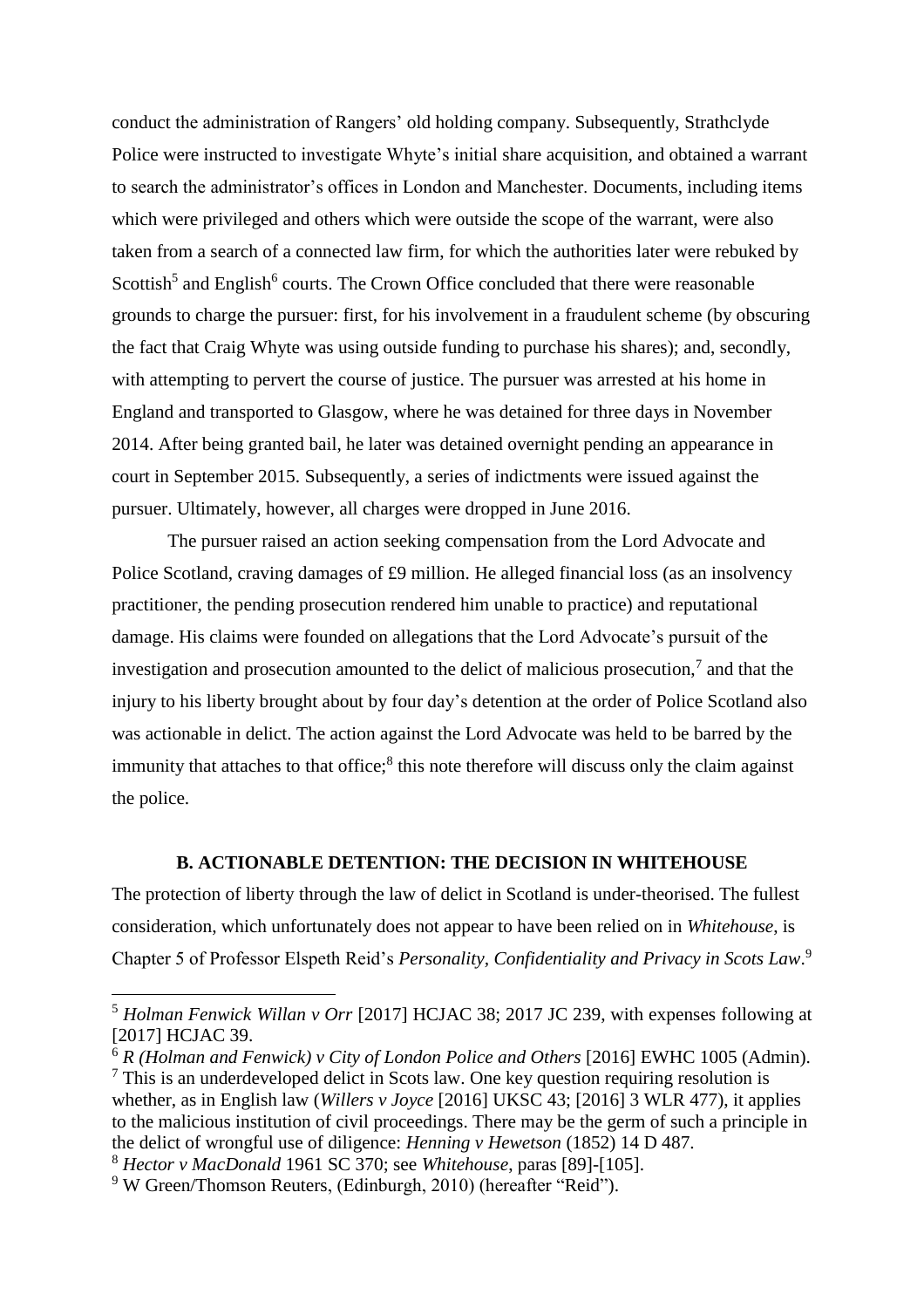It at least is clear that the delict has two elements: (i) the defender must have constrained the pursuer's freedom of movement; (ii) without lawful justification. There was no doubt that there had been a relevant constraint on the pursuer's freedom of movement when he was put in his cell. Less certain, however, is what constitutes an absence of lawful justification: is this established by showing that the officer acted outside the power to arrest, or must something more – e.g. malice – be established?

In answering this question, Lord Malcolm adopted the following starting point:<sup>10</sup>

The policy is that public officials should be able to act in the public interest free of a concern that if they err, or overstep the mark, they will be subject to a civil suit from anyone harmed by their conduct.

For some, this may be strikingly opposed to the importance with which the right to liberty is regarded by a liberal democracy. That is not a peculiarly modern perspective: we can go back to Stair's statement that "next to life is liberty."<sup>11</sup> One might say that public officials only act in the public interest to the extent that their actions are within a scope of a duty which has been conferred on them by law. If they err or overstep the mark to the degree that they no longer are acting within the scope of that duty, then protection from civil suit may not be warranted.

It may be relevant to consider another delict which may arise in the course of an arrest by a police officer: assault. In *Mason v Orr,<sup>12</sup>* it was opined that the use of force during an arrest would be unjustified if that force was manifestly excessive: such excess would put the conduct outside the scope of the officer's duty. However, it also was stated that the application of force would be unjustified where the officer was not acting pursuant to lawful authorisation; i.e., where the officer's supposed duty has no actual legal basis.<sup>13</sup> Therefore, this suggests that there may be liability for *going wrong* in the exercise of a duty, or for *doing wrong* by doing something which the officer was not at liberty to do because no lawful authorisation had been conferred on him. This seems logical; however, principle in this area has been compromised by the accretion of precedent.

In fact, Lord Malcolm largely viewed his task as one of arbitrating between two irreconcilable lines of authority. The first, typified by the opinion of Lord Kingarth in

<sup>10</sup> *Whitehouse*, para [135].

<sup>11</sup> *Institutes*, I.9.4.

<sup>12</sup> (1901) 9 SLT 269.

<sup>13</sup> See eg *Downie v Chief Constable of Strathclyde Police* 1997 SCLR 603 at 607-8.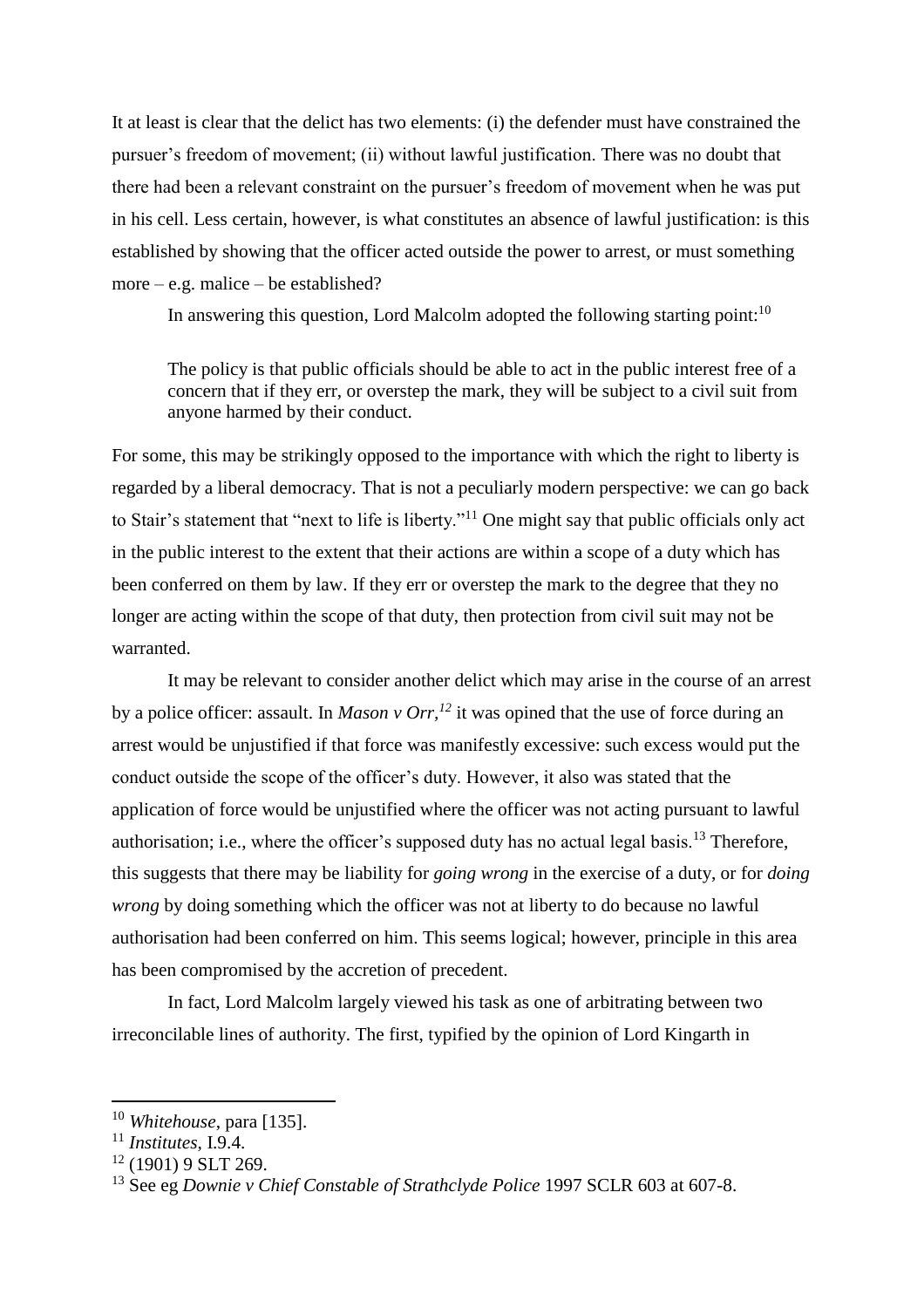*Woodward v Chief Constable of Fife Police*, <sup>14</sup> would require a pursuer in the situation of Whitehouse to prove not only that the arresting officer had no power of arrest, but also that the officer acted without probable cause and with malice. The second, reflected in the shrieval decisions of *McKinney v Chief Constable of Strathclyde Police*<sup>15</sup> and *Louden v Chief Constable of Police Scotland,*<sup>16</sup> holds that the pursuer's action would succeed merely by establishing that the police had no power of arrest in the circumstances: probable cause and malice were not necessary elements of the delict. On other words, was an officer effecting a power of arrest which was unlawful nevertheless acting "within competence"?

Lord Malcolm favoured the broader view of "within competence" as adopted by Lord Kingarth in *Woodward*. <sup>17</sup> His Lordship rejected the decision of the Sheriff in *McKinney* as there were "powerful policy reasons for not encouraging civil claims whenever a detention, arrest, or indeed a prosecution can be shown to be unjustified in the particular circumstances." <sup>18</sup> While liberty was unarguably important, it did not "necessarily follow that all unlawful detentions or arrests will sound in damages".<sup>19</sup> His Lordship remarked that "it would be surprising if illegality itself was the sole measure<sup>"20</sup> of determining the availability of the officer's privilege, as it would render the officer liable for honest mistakes or errors in judgment.<sup>21</sup> Four observations can be made about this reasoning.

#### **C. ACTIONABLE DETENTION: ANALYSIS**

#### (i) "General Ambit of His Powers"

For Lord Malcolm, an unlawful arrest by a police officer "will not cease to be within the general ambit of his powers" regardless of the malice involved: proof of malice simply would remove the privilege enjoyed by the officer.<sup>22</sup> He drew this principle from consideration of cases involving alleged misconduct in the ordinary course of an officer's duty: for example, one case involved the surveillance of the pursuer's house in order to find out if one of his

l

<sup>21</sup> *Whitehouse*, paras [150]-[152].

<sup>14</sup> 1998 SLT 1342.

<sup>&</sup>lt;sup>15</sup> 1998 SLT (Sh Ct) 80. An appeal to the Inner House was rejected. That court was content not to require proof of malice after an application to amend the grounds of appeal to render malice relevant was denied: see *McKinney v Sharp* [2000] ScotCS 152.

<sup>16</sup> 2014 SLT (Sh Ct) 97.

<sup>17</sup> *Whitehouse,* paras [143] and [152].

<sup>18</sup> *Whitehouse*, para [146].

 $19$  Ibid.

<sup>20</sup> *Whitehouse*, para [150].

<sup>22</sup> *Whitehouse*, para [163].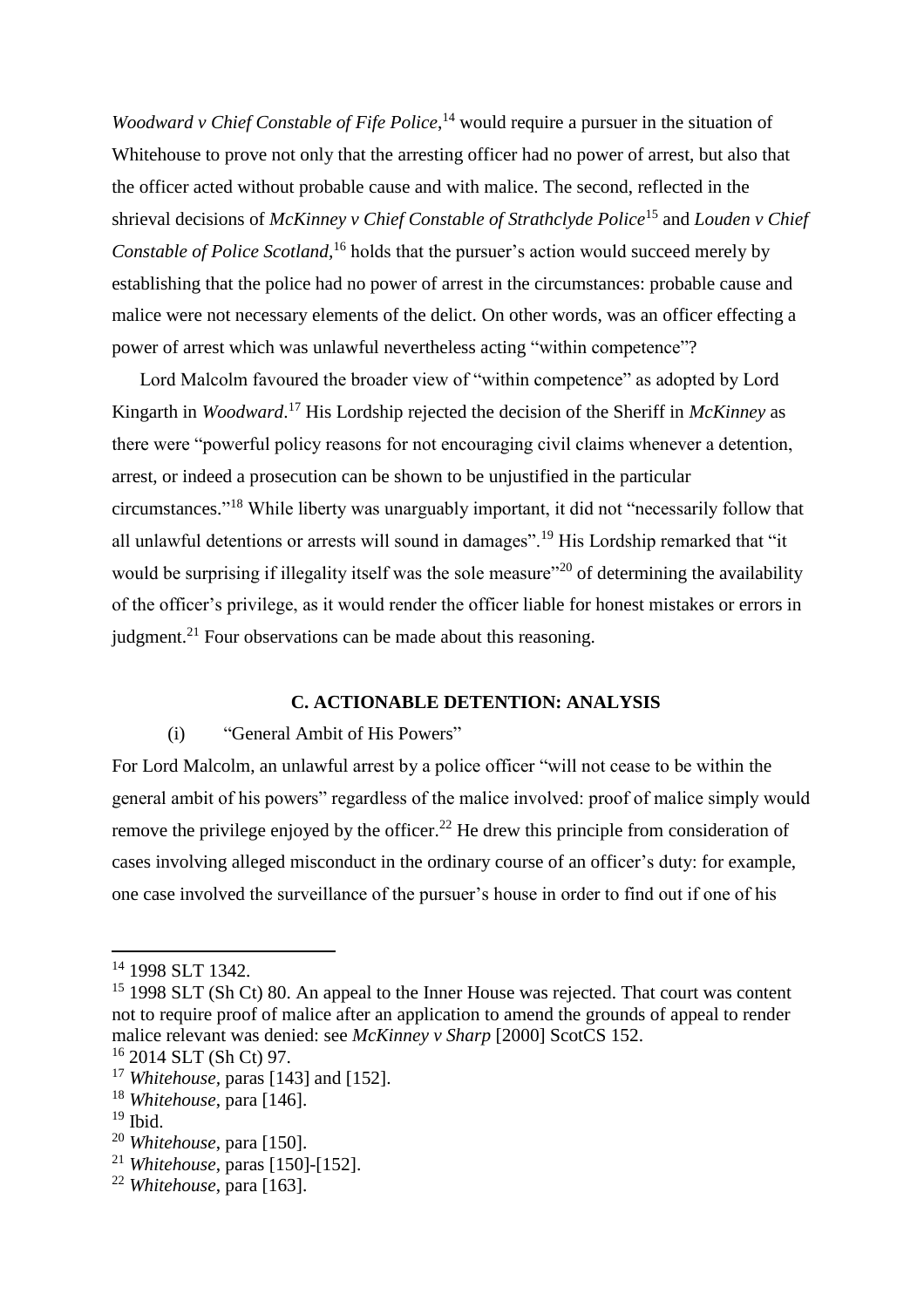officers was being sheltered there;<sup>23</sup> and another an injury suffered in the dispersal of a crowd.<sup>24</sup> In the former case, the action fell within the chief constable's general duty to maintain discipline,<sup>25</sup> and in the latter the conduct occurred in the exercise of the officer's general duty to maintain order.<sup>26</sup> Those are duties which the constable is under generally. However, it could be argued that arrest is different. There is no general duty to arrest a party whom the constable reasonable suspects to have committed a crime. The duty imposed on constables is to "take such lawful measures… as may be needed to bring offenders with all due speed to justice."<sup>27</sup> This duty, it may be argued, is not being exercised where the measures taken are not lawful. Instead, the focus should be on whether the officer had the power to arrest the suspect in the circumstances. It is that power which the officer is exercising when detaining the suspect, and that detention will not be pursuant to the general duty if the arrest does not constitute a "lawful measure". Therefore, the argument would conclude that an arrest is something within the ambit of the constable's powers if it is lawful; an arrest which was unlawful would not be within the "general ambit of his powers".

## (ii) Conflation with Malicious Prosecution

At certain points in his opinion, Lord Malcolm appears to treat the requirements of false imprisonment and malicious prosecution as the same. For instance, His Lordship resolves an issue relating to the Lord Advocate's alleged malicious prosecution in the context of the discussion of false imprisonment, $^{28}$  and it is clear that he considered the prosecutor's immunity and the "privilege" of a police officer to substantially be analogous.<sup>29</sup> His Lordship also fortifies a proposition relating to the content of "malice" within unjustified detention with reference to a decision of the Privy Council on malicious prosecution,  $30$  in which a false imprisonment claim succeeded at first instance despite the malice necessary for malicious imprisonment being found lacking on appeal.

l

<sup>23</sup> *Robertson v Keith* 1936 SC 29, discussed in Whitehouse, para [163].

<sup>24</sup> *Ward v Chief Constable of Strathclyde Police* 1991 SLT 292.

 $25$  Police (Scotland) Act 1876 section 6; see now the Chief Constable's power to direct and control constables under the Police and Fire Reform (Scotland) Act 2012, section 17(2)(a). <sup>26</sup> See now the 2012 Act, section 20(1)(b).

 $27$  2012 Act, section 20(1)(d).

<sup>28</sup> *Whitehouse*, paras [166]-[168].

<sup>29</sup> *Whitehouse*, para [166].

<sup>30</sup> *Whitehouse*, para [164], referring to *Juman v Attorney General of Trinidad and Tobago*  [2017] UKPC 3.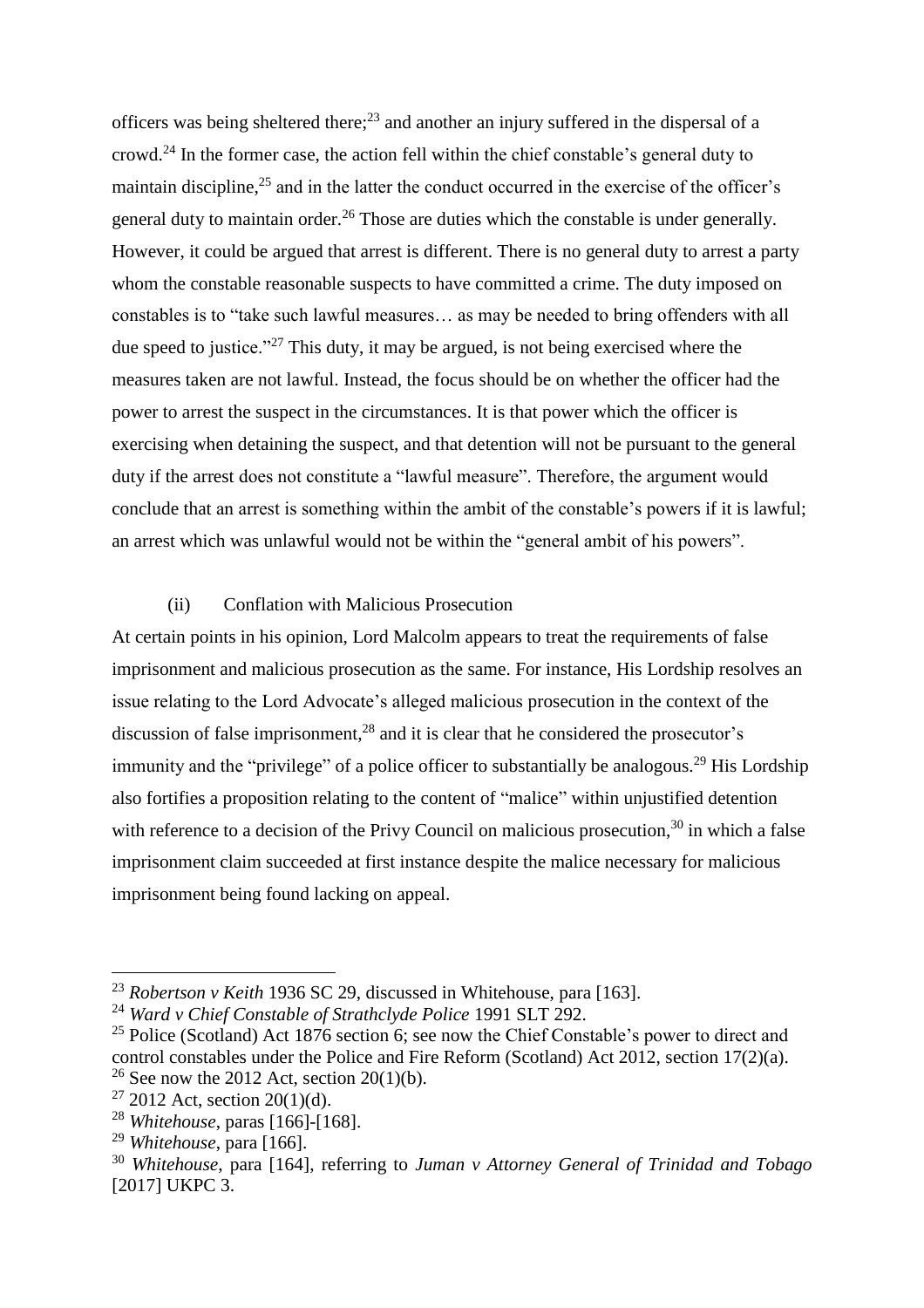These two delicts are distinct, so reading concepts across from one to the other may be inadvisable. One distinction is that the judicial system is centrally relevant to a claim for malicious prosecution in a way that it is not for false imprisonment. A successful claim for the former involves a conclusion that the judicial process has been used as an instrument to inflict injury on the pursuer, a finding which should not lightly be reached. That may justify imposing a more stringent test of intention – malice – for this delict.

## (iii) Comparison with other Jurisdictions?

It is noteworthy that, unlike his discussion of malicious prosecution.<sup>31</sup> Lord Malcolm's treatment of the claim against the police has few comparative overtures.<sup>32</sup> English law, which sustains the distinction between malicious prosecution and false imprisonment discussed above, is worth consideration. Once absence of authority is proven, the tort of false imprisonment in English law is one of strict liability. This is even the case where, for instance, when the authority was exercised honestly for the duration of a detention which subsequently is rendered retrospectively unlawful by judicial decision.<sup>33</sup> Malice is not a requirement,  $34$  and the "heavy"<sup>35</sup> burden of justifying the imprisonment falls on the defendant.<sup>36</sup> The fact that the burden for malicious prosecution falls on the claimant again suggests that these two causes of actions should not readily be conflated.<sup>37</sup> The Scots pursuer, in comparison, is doubly disadvantaged: they receive no assistance from the burden of proof and have a higher hurdle to get over in order to impugn the detention.

This claimant-friendly approach does not appear to be one unique to the common law. As Professor Reid notes, South African law does not require proof of malice in respect of an

l

<sup>31</sup> See *Whitehouse*, para [99]-[102] (US and Canadian case law on prosecutorial immunity cited).

<sup>32</sup> His Lordship cites at para 164 the Northern Irish decision of *Salmon v Chief Constable of PSNI* [2013] NIQB 10 for the proposition that "a negligent investigation which leads to an arrest does not sound in damages", but all the case holds is that no damages will be awarded for a negligent investigation where the arrest was lawful.

 $33$  As in *R v Governor of Brockhill Prison, ex parte Evans (No 2)* [2001] 2 AC 19.

<sup>34</sup> *Weldon v Home Office* [1992] 1 AC 58 at 135.

<sup>35</sup> *Connor v Chief Constable of Merseyside Police* [2006] EWCA Civ 1549, para [65] per Waller LJ.

<sup>36</sup> *Holroyd v Doncaster* (1826) 3 Bing 492.

<sup>37</sup> *Hicks v Faulker* (1878) 8 QBD 167 at 170.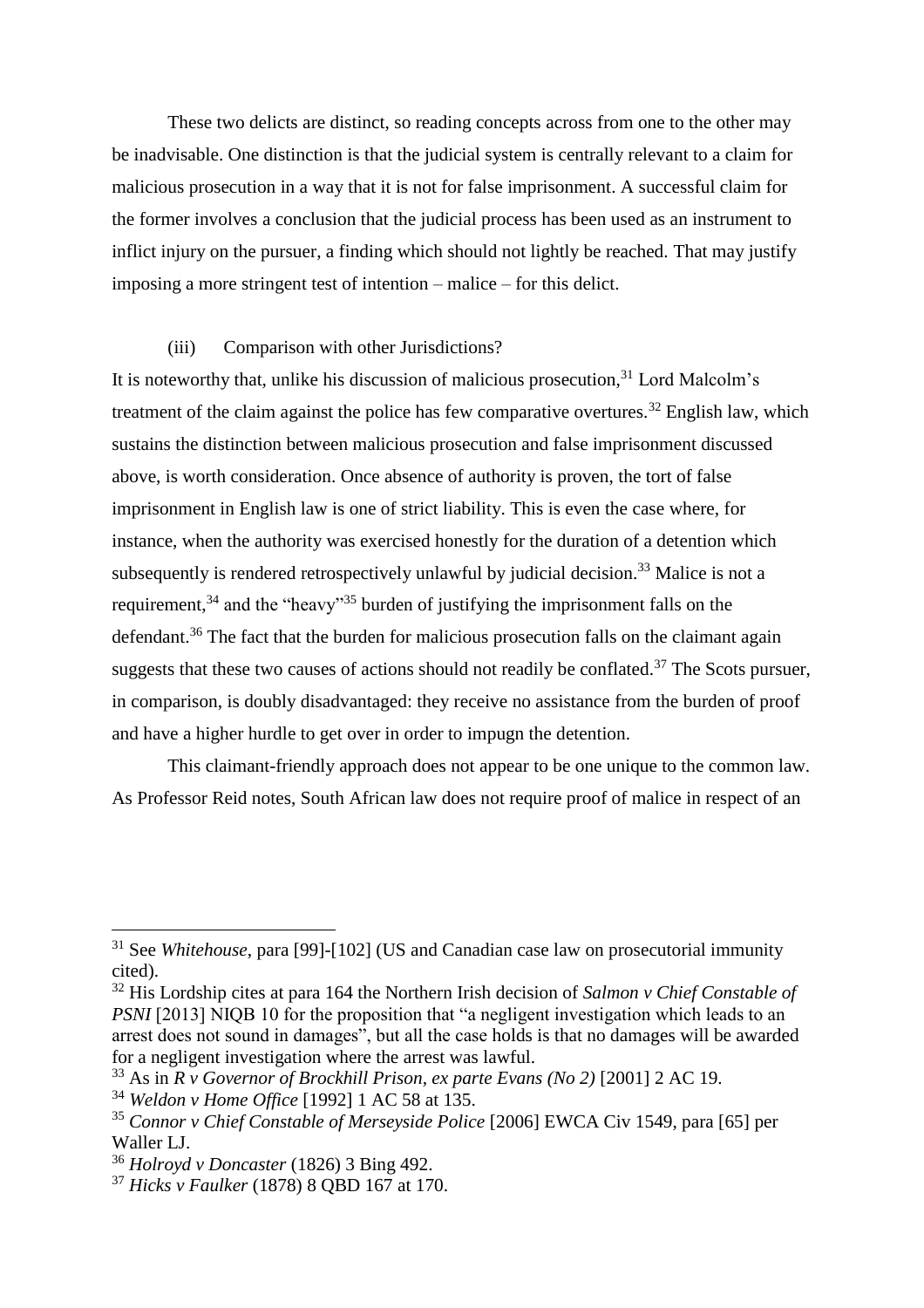injury to liberty.<sup>38</sup> Also, as in English law, the burden is placed the defendant to justify the detention.<sup>39</sup>

# (iv) The Impact of the ECHR

While Whitehouse did raise a claim for a violation of Article 5 of the ECHR, this was not examined at this stage of the litigation. That being said, human rights considerations played no role in Lord Malcolm's consideration of the delictual position. There may be understandable reticence towards constitutionalising of the law of delict, but surely it cannot be denied that the ECHR should be relevant in drawing the parameters of a particular delict,  $40$ especially where Article 5(5) provides that Contracting States must provide "an enforceable right to compensation" for citizens detained contrary to Article 5(1). In *McCaffer v Lord*  Advocate,<sup>41</sup> Sheriff Deutsch held that, in relation to Article 5(5):<sup>42</sup>

…for a right to compensation to arise in favour of the pursuer he must show that there was no reasonable suspicion of his having committed an offence but there is nothing within that provision pointing to a requirement that he must aver and prove malice. To impose such a requirement would be an unwarranted restriction on the remedy and a breach of the convention.

Although that case concerned an action brought against prosecutors, the proposition necessarily holds true for an action against the police.<sup>43</sup> At the very least, then, retaining the requirement of malice for injuries to liberty simply results in a two stage process: if malice is not proved, the delict of "malicious" imprisonment is not established, and the pursuer must have recourse to arguments under the Human Rights Act 1998. But this seems inefficient. As others have argued,<sup>44</sup> if the "malice" requirement is incompatible with the ECHR, it should be expunged as a requirement in the law of delict.

## **D. LOCATING THE PROPER ADJECTIVE**

If malice is no longer a requirement, the question therefore becomes: which adjective should be employed to describe what makes detention actionable detention? Professor Reid

<sup>38</sup> Reid, para 5.24, citing *Minister of Correctional Services v Tobani* (2003) (5) SA 126.

<sup>39</sup> See eg *Minister of Law and Order v Hurley* 1986 (3) SA 568.

 $40$  The most obvious example of this influence can be seen in English law regarding the tort of misuse of private information: *Campbell v MGN* [2004] 2 AC 457.

 $41$  2015 SLT (Sh Ct) 44.

<sup>42</sup> Ibid, para [48].

 $43$  Ibid: para [49].

<sup>44</sup> PW Ferguson, "Malice and Negligence", 2007 SLT (News) 127 at 130; E Reid, "Malice in the Jungle of Torts", (2013) 87 *Tulane Law Review* 901 at 917-918.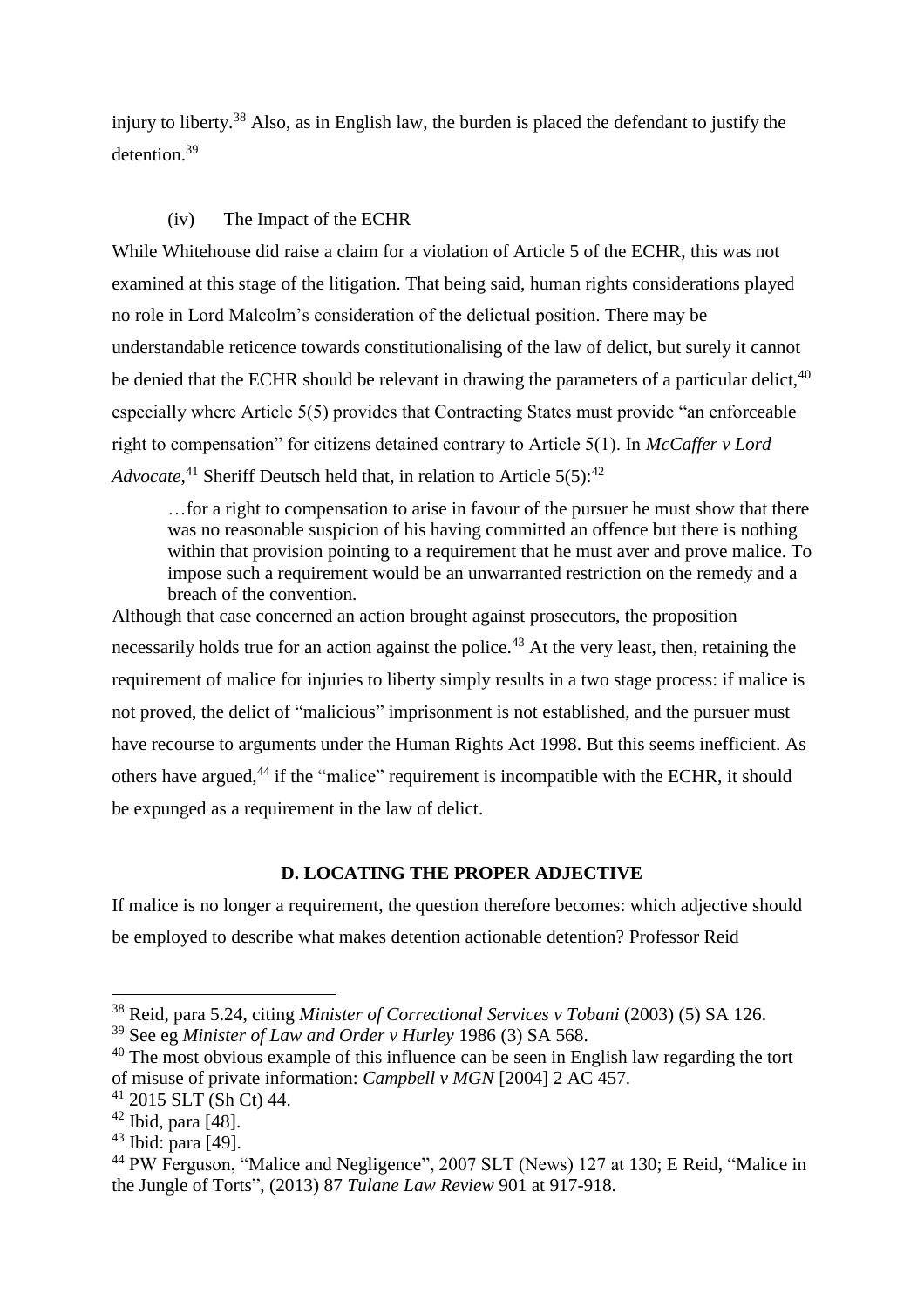convincingly has argued in favour of a "reasonable exercise" of "professional duty" test, which would impose liability for careless actions.<sup>45</sup> The delict therefore would be one of *unreasonable* detention. Another approach, contrary to that adopted in *Whitehouse*, would be to make "reasonable grounds" the determinative factor. This would be consistent with Article 5 of the ECHR and maps onto the now-statutory power of arrest without warrant, which requires "reasonable grounds for suspecting that the person has committed or is committing an offence."<sup>46</sup> If those reasonable grounds exist, then the statutory power is engaged, and the subsequent detention is not delictual.

This would therefore affirm the delict as one of *unjustified* detention. Once reasonable grounds are established, it should not be open to the pursuer to challenge the detention on grounds of malice. This would align arrests under the statutory power with the arrests made pursuant to a warrant: the warrant by itself provides overwhelming justification for detention, and malice should be irrelevant, at least for the delict of unjustified detention.<sup>47</sup> But, if reasonable grounds are not established, then there is no basis on which the officer can claim a liberty to carry out the conduct in question. In other words, the police officer's shield comes not from the nature of his office, but from the particular duty or power the exercise of which resulted in the impugned conduct. Though this does not address Lord Malcolm's concern that an officer may be liable for an honest mistake, $48$  this can be reflected in the award of damages granted to the pursuer, and any floodgates concerns are severely undermined by the fact that *unjustified* detention represents the law in other jurisdictions.<sup>49</sup>

#### **E. CONCLUSION**

It is inherently problematic for a legal system to prevaricate over the situations in which a citizen can claim damages for a deprivation of liberty by the state. In that respect, if Lord Malcolm's opinion is the final word on this subject, then at least we have a careful, detailed opinion providing justification for the need to show malice before that right will be exigible. However, if that is the case, then we may wish to consider why the Scots law of delict is less jealous of the right to liberty than its geographical and juridical neighbours.

<sup>45</sup> Ibid, Reid, 918.

<sup>46</sup> Criminal Justice (Scotland) Act 2016, section 1(1).

 $47$  See Reid, paras  $5.14 - 5.15$ .

<sup>48</sup> *Whitehouse*, paras [151]-[152].

<sup>&</sup>lt;sup>49</sup> Arguably, though the "reasonable grounds" criterion is used by both jurisdictions, the power of arrest under section 1(1) of the 2016 Act is wider than that in English law: Police and Criminal Evidence Act 1984, section 24.